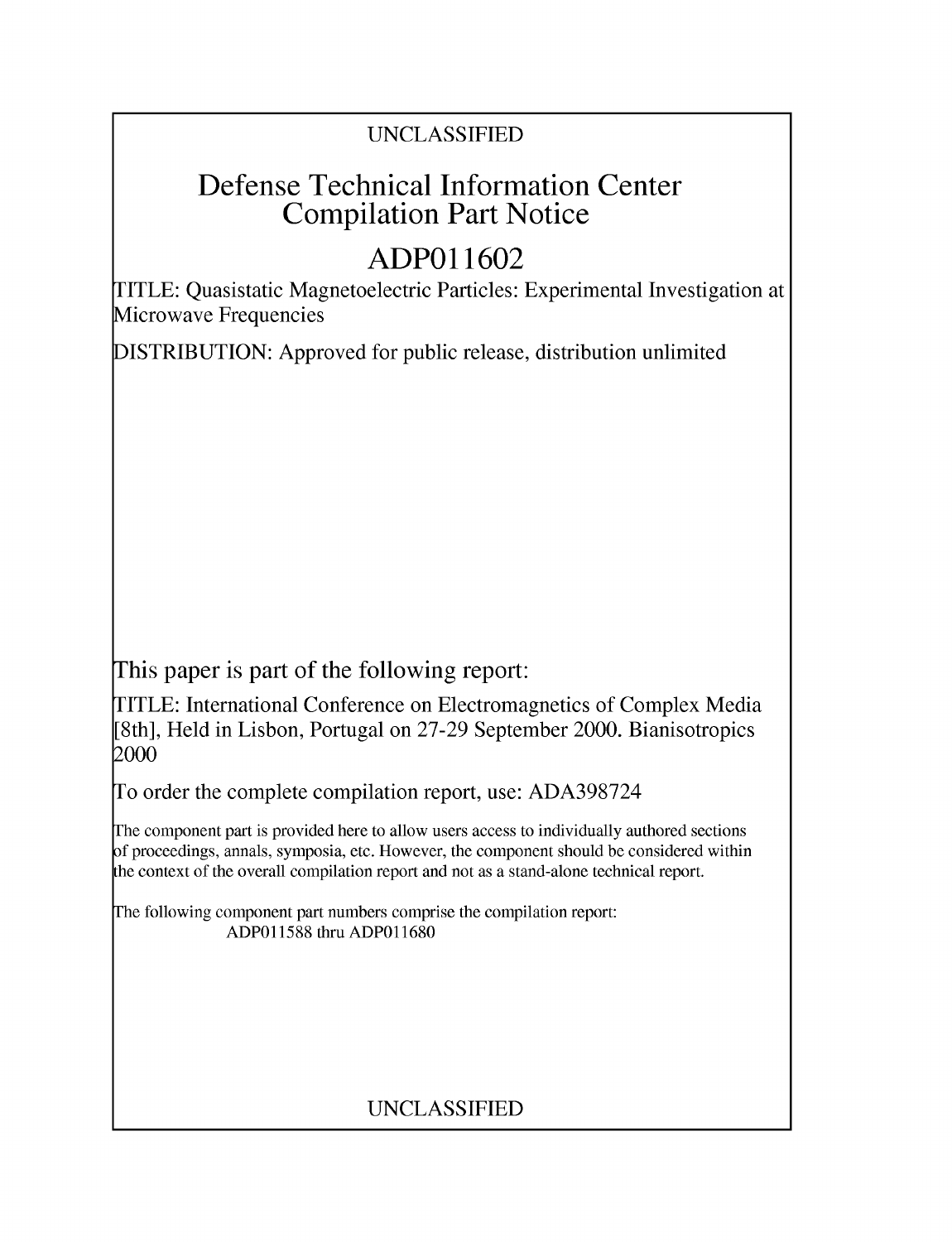## Quasistatic Magnetoelectric Particles: Experimental Investigation at Microwave Frequencies

A. K. Saha<sup>1</sup>, E. O. Kamenetskii<sup>2</sup>, and I. Awai<sup>1</sup>

<sup>1</sup> Department of Electrical & Electronic Engineering, Yamaguchi University, Tokiwadai 2-16-1, Ube Shi 755-8611, Japan, email: saha@emlab.eee.yamaguchi-u.ac.jp

<sup>2</sup> Department of Electrical Engineering-Physical Electronics, Tel-Aviv University Tel-Aviv-269978, Israel; email: kmntsk@eng.tau.ac.il

#### Abstract

The theoretical aspects of electrodynamics of bianisotropic media raised in recent publications may be considered as interesting as such but not very relevant as long as experimental validation, or at least some proof of principle is missing. New particulate bianisotropic composites - the magnetostatically controlled bianisotropic materials (MCBMs) - have been recently conceptualised. Recently, an experimental evidence for the magnetoelectric (ME) coupling in small straight-edge ferrite resonators with different -form surface metallizations has been observed experimentally. As the further extension of these investigations, experimental results of ME coupling in disk-type ferrite resonators are reported in this paper.

#### **1.** Introduction

New particulate bianisotropic composites based on ferrite ME particles - the MCBMs - have been recently conceptualised [1-2]. Different types of ferrite ME particles can be realized with the use of different forms of ferromagnetic resonant bodies and surface metallic electrodes. One of the main features of the YIG-film resonators is a very rich spectrum of magnetostatic (MS) oscillations. The straight-edge ferrite resonators have evident technological advantage in cutting as compared to the disk-form samples. At the same time, disk-form resonators have regular (with respect to magnitude and mutual spacing) spectrums of MS oscillations [3-4], when the spectrums of straight-edge samples are irregular [5]. In our previous experiments [6-8] with ME particles, based on straight-edge YIGfilm resonators with different types of surface electrodes, we observed strong ME coupling. But characterization of the observed spectrums and an analysis of correlation between the MS and ME spectrums were hampered because of irregularity of pictures of MS oscillations in a straight-edge ferrite body. In this paper we show new experimental results of ME spectrums in disk-form ME particles with different types of surface metallic electrodes. Certain characterizations of the observed spectrums and important conclusions are made.

#### 2. Experiment

A general view of a ferrite quasistatic ME particle is shown in Fig.1. We used a disk form (diameter = 5mm, thickness = surface metallization 0.1mm) YIG film  $(4\pi M_s = 1780 \text{ Gauss})$  resonator with two different types of surface metallic electrode. These two types of surface metallizations (one- dimensional, or wire-form and two-dimensional, elliptical form) are shown in Fig.2. ME particles were placed in different positions of a rectangular ferromagnetic film cavity (Fig.3), resonant in  $TE_{101}$  mode at 4.02 GHz. We observed rich spectrums of absorptions peaks. The Fig.1 Suggested quasistatic ME particle experimental results with a wire type surface metallization are



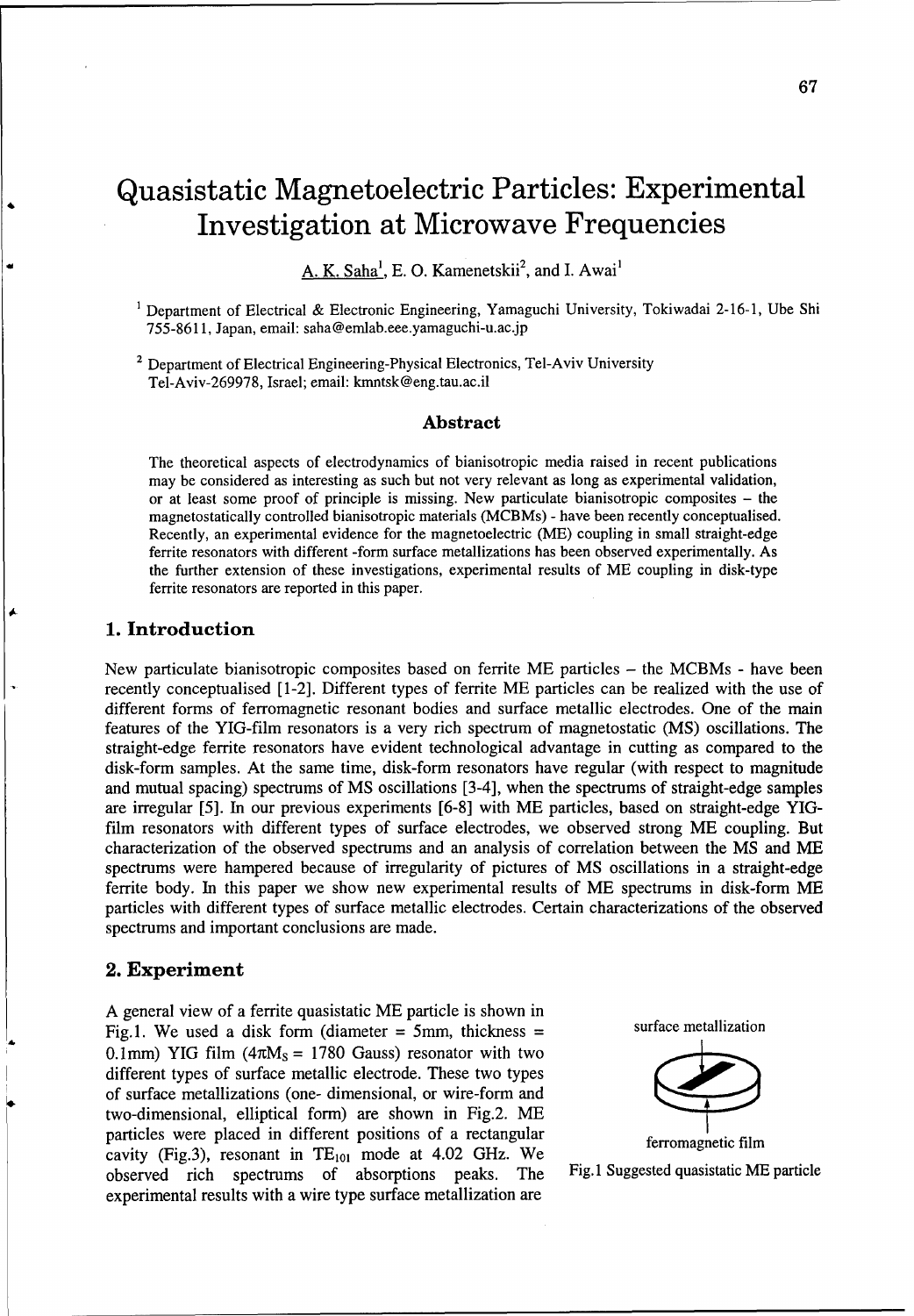

Fig.2 Two forms of surface metallizations (a) wire and **(b)** elliptical **Y**

shown in Fig. 4 and those with  $\left\lfloor \frac{1}{2} \right\rfloor$ elliptical one are shown in Fig.  $5$ . Position of the sample, type of metallization and orientation with are described in each figure.



respect to the y-axis (or, in other Fig.3 Experimental arrangement showing the words, with respect to the E-field) Fig.3 Experimental arrangement showing the positions of the ME particle in the cavity. (a) positions of the ME particle in the cavity. (a) rough sketch, (b) top view



Fig. 4 Absorption spectrum of disk type YIG resonator with wire (length = 4mm and diameter=  $0.1$ mm) type surface metallization.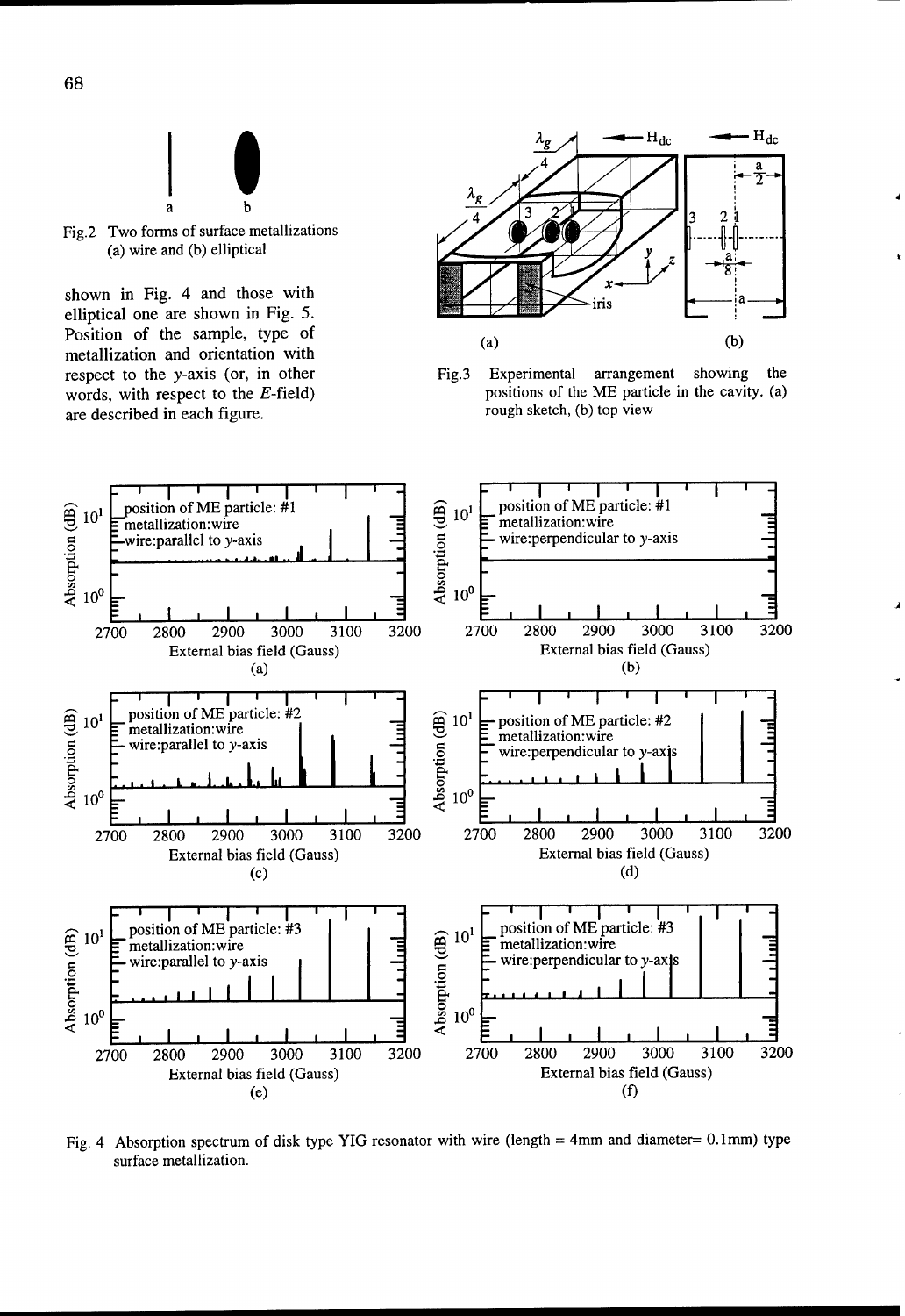

Fig. 5 Absorption spectrum of disk type YIG resonator with elliptic (major axis = 4mm and minor axis = 2mm) type surface metallization.

It is seen that zero levels of the absorption spectrums are different in each picture of Figs. 4 and 5. This is attributed to the fact of variation of the type and orientation of surface electrodes with respect to the E-field as well as positions of the ME particles in the cavity.

#### **3.** Discussion and Conclusion

A detailed analysis of absorption spectrums obtained for different types of ME particles and different types of the exciting fields leads us to a very important conclusion that only for ME particles based on disk-form ferrite resonators with wire-form surface electrodes, one has a spectrum of the unified ME oscillating modes. Since different types of the exciting fields produce the same oscillation spectrum, a system is characterized by a set of parameters with certain spectral properties. This fact gives us a possibility to represent a disk + wire ME particle as a particle characterized by two (electric and magnetic) moments and so find it as a particle most applicable for bianisotropic composites. Compared to a case of a wire-form metallization, where only linear surface electric currents are